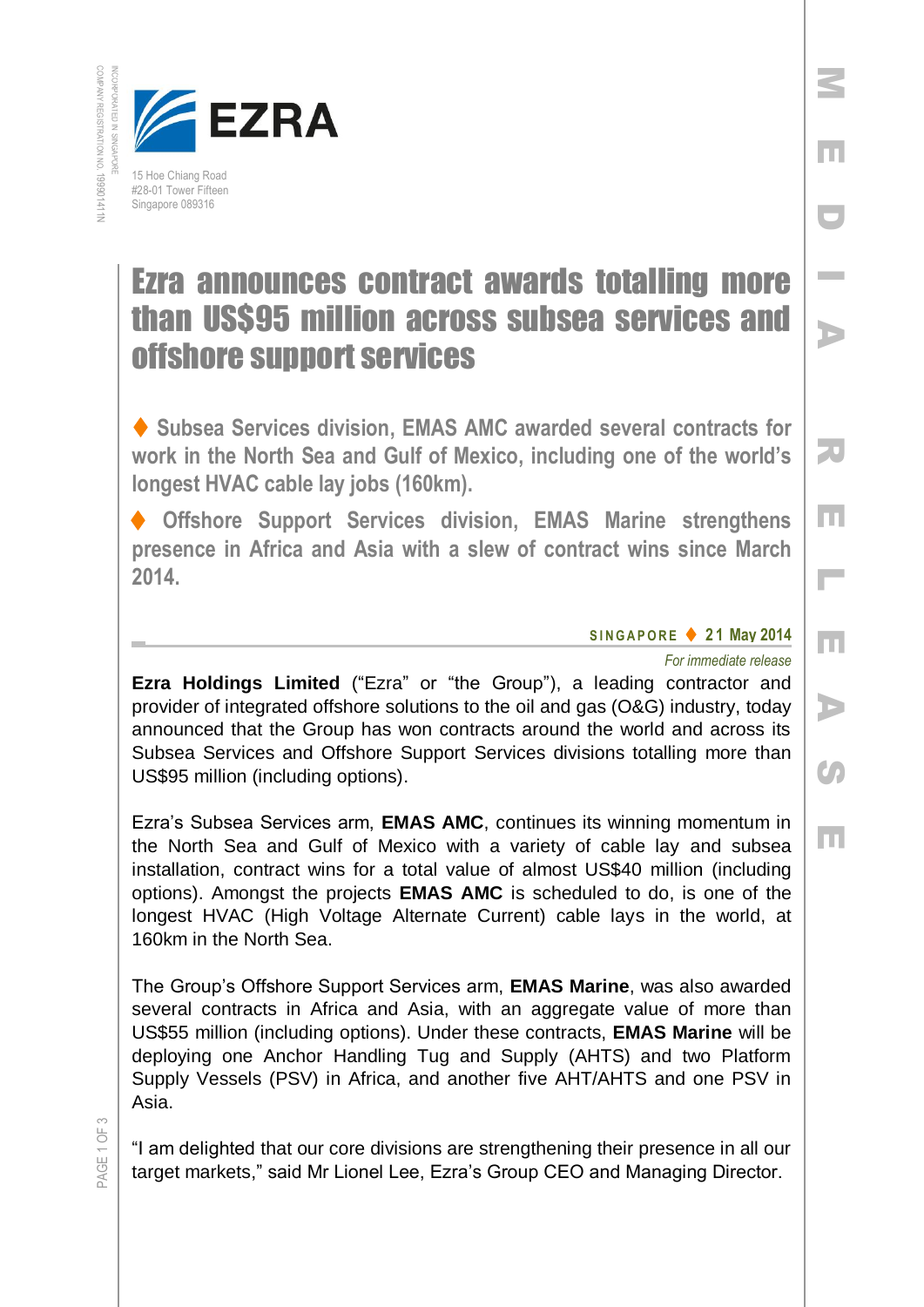

"The projects that **EMAS AMC** is winning are growing in quality and complexity, which is a recognition of how far we have developed our subsea engineering capabilities.

"As for **EMAS Marine**, we had identified Africa as a key market to expand, even as we maintain our leadership position in the Asia-Pacific region. These wins by the division reinforces our strategy and I believe that **EMAS Marine** will grow from strength to strength as the year progresses under its new leadership."

With the latest wins, the Group orderbook stands at more than US\$2.0 billion of contracts, with a majority expected to be executed over the next 12 to 18 months.

## **ABOUT THE COMPANY**

M

E

D

I

A

R

E

 $\overline{\phantom{a}}$ 

E

A

**CA** 

E

**www.emas.com ♦ SGX mainboard listing: December 2005** 

EMAS – a leading global contracting group providing offshore/subsea construction, marine, production and well intervention services – is Ezra's operating brand. With offices across five continents, it delivers best-value solutions to the oil and gas (O&G) industry by combining its global footprint and proven engineering skills with a diverse offering of premium assets and services designed to fully meet clients' needs.

Operating in unison, Ezra's core divisions are able to execute a full spectrum of seabed-tosurface engineering, construction, marine and production services anywhere in the world.

EMAS AMC – created after the acquisition of Aker Marine Contractors AS, a world leader in providing SURF (subsea umbilicals, risers & flowlines) and floater installations – delivers comprehensive seabed-to-surface solutions for the offshore sector, in particular the vibrant subsea segment. Offerings include subsea construction and FPSO installation.

EMAS Energy provides well intervention and drilling services both onshore and offshore, offering fully integrated solutions that combine its marine assets with state-of-the-art intervention equipment and services.

EMAS Marine manages and operates a young, versatile fleet of advanced offshore support vessels, offering an extensive range of maritime services that cater to the client's needs throughout a field's life cycle.